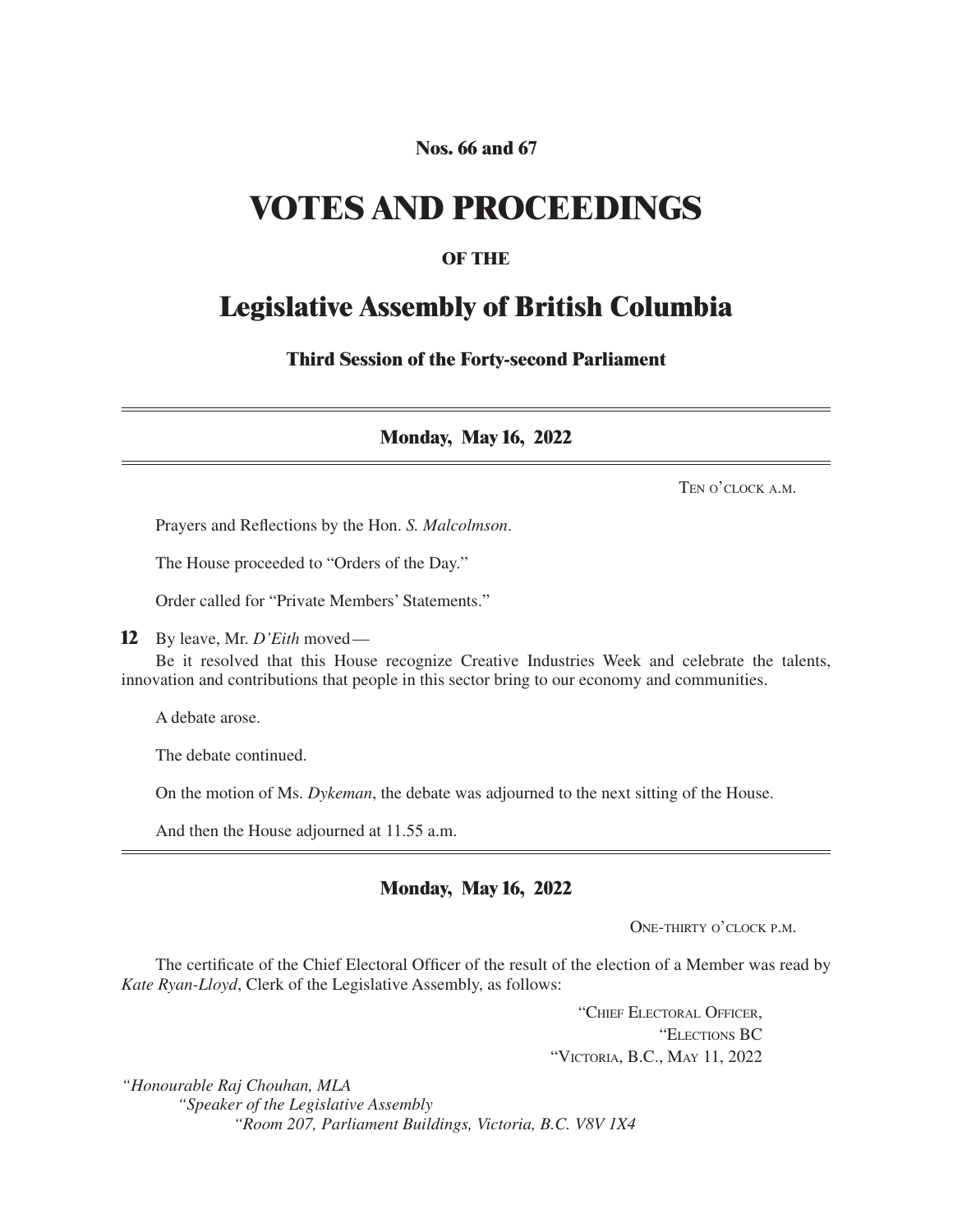"Dear Mister Speaker:

"On February 17, 2022 this office received your Warrant advising of a vacancy in the Legislative Assembly resulting from the resignation of Andrew Wilkinson, Member for the electoral district of Vancouver-Quilchena.

"On direction from the Lieutenant Governor in Council, I issued a writ of election for the electoral district of Vancouver-Quilchena on April 2, 2022, ordering a by-election be held to fill the vacancy. The writ specified Final Voting Day to be April 30, 2022.

"The by-election was held in accordance with the provisions of the *Election Act*, and the completed writ of election has been returned to me.

"In accordance with section 147 (2) of the *Election Act*, I hereby certify the following individual elected to serve as a Member of the Legislative Assembly:

"*Kevin Falcon* of the BC Liberal Party for the electoral district of Vancouver-Quilchena.

"Sincerely,

"Anton Boegman, "Chief Electoral Officer"

On behalf of the Hon. *D. Eby* (Attorney General and Minister Responsible for Housing), on the motion of the Hon. *M. Farnworth*, it was *Ordered*—

That the certificate of the Chief Electoral Officer of the result of the election of the Member be entered upon the *Journals* of the House.

Mr. *Kevin Falcon* having taken the oath and signed the Parliamentary Roll, was introduced by Mr. *Stone*, and took his seat.

Order called for "Members' Statements."

Order called for "Oral Questions by Members."

The House proceeded to "Orders of the Day."

Order called for Committee of Supply.

Pursuant to Sessional Order, order called for Section A of Committee of the Whole.

Pursuant to Sessional Order, order called for Section B and Section C of Committee of Supply.

(In Committee— Section B)

Section B of Committee of Supply reported progress of the estimates of the Ministry of Finance. Report to be considered later today.

Committee to sit again later today.

(In Committee— Section A)

Clauses 1 through 9 and the title of Bill (No. 22) passed.

Section A of Committee of the Whole reported Bill (No. 22) intituled *School Amendment Act, 2022* complete without amendment.

Bill (No. 22) read a third time and passed.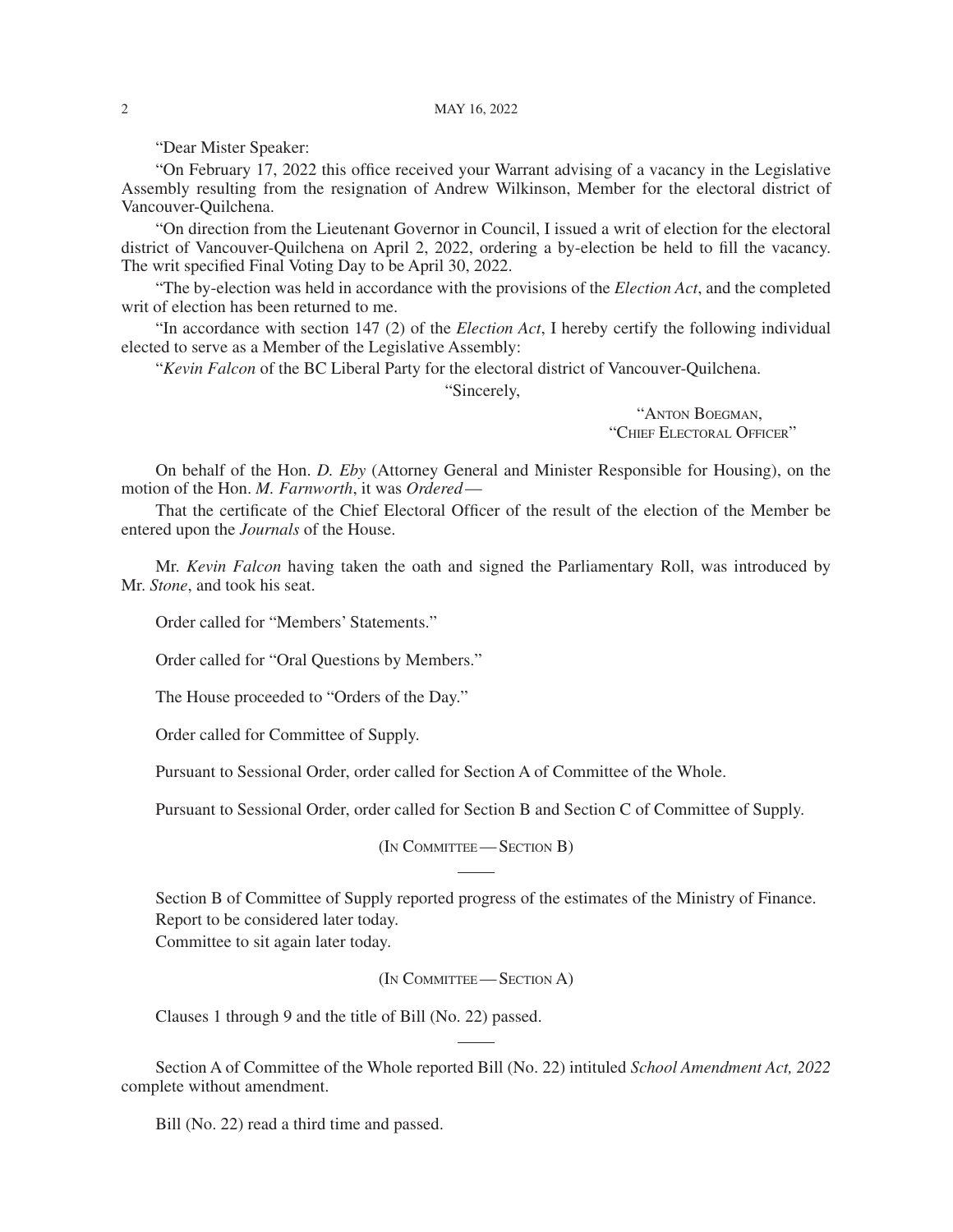#### MAY 16, 2022 3

Order called for Committee of Supply.

Pursuant to Sessional Order, order called for Section A of Committee of the Whole.

Pursuant to Sessional Order, order called for Section B of Committee of Supply.

(In Committee— Section B)

Section B of Committee of Supply reported progress of the estimates of the Ministry of Finance. Report to be considered at the next sitting. Committee to sit again at the next sitting.

(In Committee— Section A)

Clause 5 of Bill (No. 10) passed.

Clause 6 of Bill (No. 10) passed, on division.

Clause 7 of Bill (No. 10) passed, on division.

Clauses 8 through 11 and the title of Bill (No. 10) passed.

The motion that the Committee rise and report Bill (No. 10) complete without amendment passed, on division.

Section A of Committee of the Whole reported Bill (No. 10) intituled *Labour Relations Code Amendment Act, 2022* complete without amendment.

Bill (No. 10) as reported to be considered at the next sitting after today.

(In COMMITTEE—SECTION C)

Section C of Committee of Supply reported progress of the estimates of the Ministry of Health. Report to be considered at the next sitting. Committee to sit again at the next sitting.

And then the House adjourned at 6.29 p.m.

HON. RAJ CHOUHAN, *Speaker*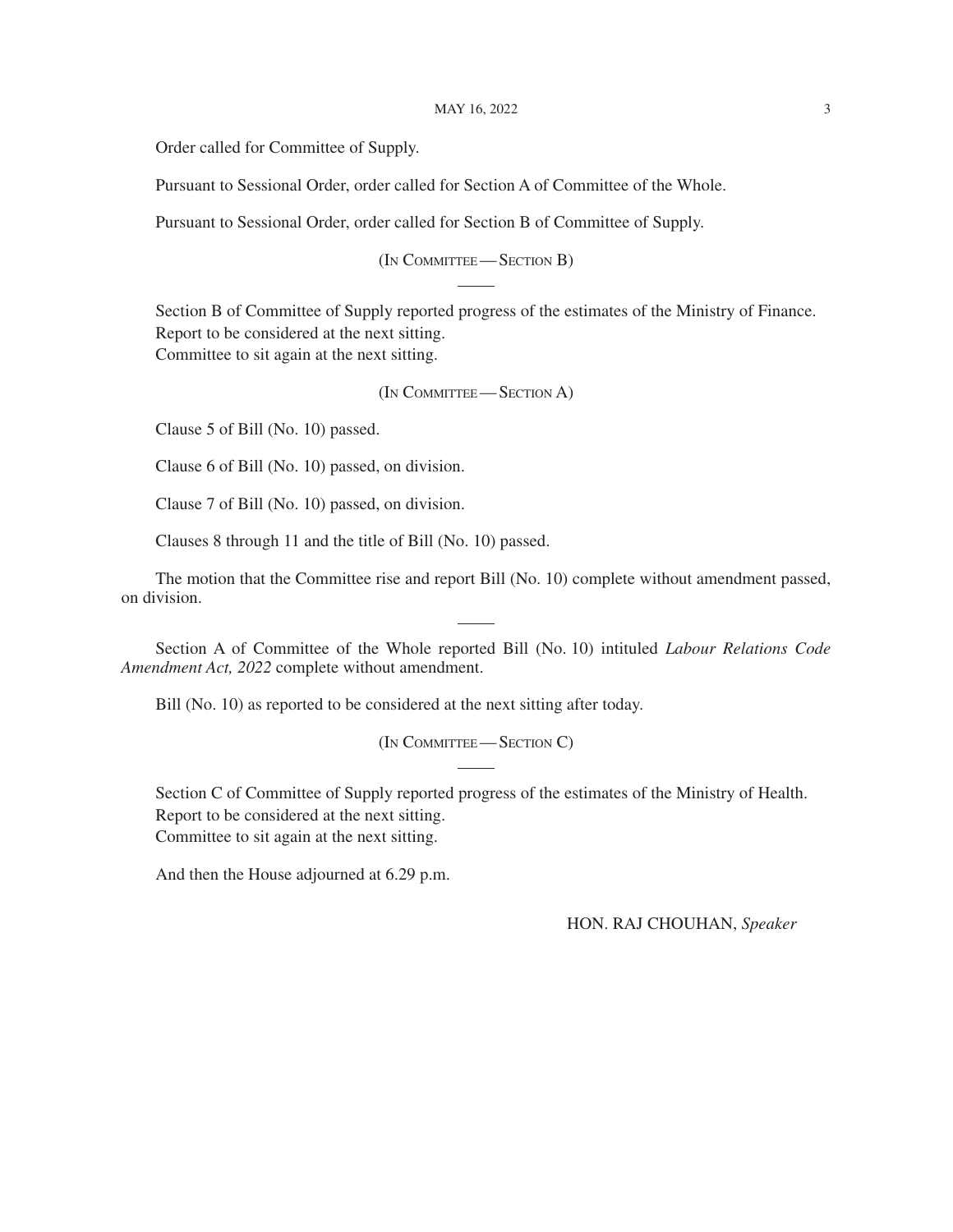| i<br>F                |
|-----------------------|
|                       |
| $\overline{\epsilon}$ |
| ۱.                    |
|                       |
| くこにく                  |
|                       |
|                       |
|                       |
|                       |
|                       |

**GOVERNMENT BILLS**<br>(Listing printed for convenience only) *(Listing printed for convenience only)*

**GOVERNMENT BILLS**

| Bill<br>No.             | Title                                                                                           | Member            | First<br>Reading | Second<br>Reading | Com-<br>mittee | Report     | Amended  | Third<br>Reading | Royal<br>Assent | S.B.C.<br>Chap.<br>No. |
|-------------------------|-------------------------------------------------------------------------------------------------|-------------------|------------------|-------------------|----------------|------------|----------|------------------|-----------------|------------------------|
|                         | An Act to Ensure the Supremacy of Parliament                                                    |                   | Feb. 8           |                   |                |            |          |                  |                 |                        |
|                         | Municipalities Enabling and Validating (No. 4)<br>Amendment Act, 2022                           | Hon. J. Osborne   | Feb. 9           | Feb. 10           | Feb. 15        | Feb. 15    |          | Feb. 15          | Mar. 10         |                        |
| 3                       | <br>Protected Areas of British Columbia                                                         | Hon. G. Heyman    | Feb. 10          | Feb. 14           | Feb. 15        | Feb. 15    |          | Feb. 15          | Mar. 10         | $\mathcal{L}$          |
| 4                       |                                                                                                 | Hon. A. Kang      | Feb. 14          | Feb. 17           | Mar. $7$       | Mar. $7$   |          | Mar. $7$         | Mar. 10         | 4                      |
| n                       | Workers Compensation Amendment Act, 2022                                                        | Hon. H. Bains     | Feb. 16          | Feb. 17           | Mar. 3         | Mar. $3$   |          | Mar. 3           | Mar. 10         | $\sim$                 |
| ∽                       | Budget Measures Implementation Act, 2022                                                        | Hon. S. Robinson  | Feb. 22          | Mar. 10           | Apr. 6         | Apr. $6$   | Apr. 6   | Apr. 25          |                 |                        |
|                         |                                                                                                 | Hon. R. Fleming   | Feb. 23          |                   |                |            |          |                  |                 |                        |
| ∝                       | Child and Family Support) Amendment Act, 2022<br>Attorney General Statutes (Hague Convention on |                   | Mar. 2           | Mar. 8            | Mar. 28        | Mar. 28    |          | Mar. 28          | Mar. 31         | n                      |
| ᢦ                       | Attorney General Statutes Amendment Act, 2022                                                   | Hon. D. Eby       | Mar. 2           | Mar. 8            | Mar. 29        | Mar. 29    |          | Mar. 29          | Mar. 31         | G                      |
| $\supseteq$             | <br>Labour Relations Code Amendment Act, 2022                                                   |                   | Apr. 6           | May 5             | May $16$       | May 16     |          |                  |                 |                        |
|                         |                                                                                                 | Hon. S. Robinson  | Mar. $7$         | Mar. 10           | Mar. 29        | Mar. 29    | Mar. 29  | Mar. 31          | Mar. 31         | $\circ$                |
| $\overline{\mathbf{c}}$ |                                                                                                 | Hon. S. Robinson  | Mar. 28          | Apr. 5            | Apr. 25        | Apr. 25    |          | Apr. 25          |                 |                        |
| മ                       | Passenger Transportation Amendment Act, 2022                                                    | Hon. R. Fleming   | Mar. 8           | Mar. 30           | Apr. $7$       | Apr. $7\,$ | Apr. $7$ | Apr. 25          |                 |                        |
| $\overline{1}$          |                                                                                                 |                   | Mar. 9           | Mar. 30           | Apr. 26        | Apr. 26    |          | Apr. 26          |                 |                        |
| 15                      |                                                                                                 | Hon. B. Ralston   | May $9$          | May 10            |                |            |          |                  |                 |                        |
| 16                      |                                                                                                 | Hon. R. Fleming   | Apr. 5           | Apr. 27           | May 3          | May 3      |          | May 9            |                 |                        |
| $\overline{17}$         | <br>Miscellaneous Statutes Amendment Act, 2022                                                  | .<br>Hon. D. Eby  | Mar. 31          | Apr. $7\,$        | Apr. 28        | Apr. 28    |          | Apr. 28          |                 |                        |
| 18                      |                                                                                                 | Hon. S. Robinson  | Mar. 28          | Mar. 29           | Mar. 30        | Mar. 30    |          | Mar. 30          | Mar. 31         | ∼                      |
| 19                      | <br>Employment Standards Amendment Act, 2022                                                    |                   | Mar. 28          | Mar. 29           | Mar. 30        | Mar. 30    |          | Mar. 30          | Mar. 31         | $\infty$               |
| 20                      | <br>Municipal Affairs Statutes Amendment Act, 2022.                                             | Hon. N. Cullen    | Apr. $7$         | Apr. 26           | May $3$        | May 3      | May 3    | May 3            |                 |                        |
| $\overline{c}$          | Professional Governance Amendment Act, 2022                                                     |                   | Apr. 25          | May $2$           | May 11         | May 11     |          | May 11           |                 |                        |
| 22                      |                                                                                                 | Hon. J. Whiteside | Apr. 26          | May 2             | May $16$       | May 16     |          | May 16           |                 |                        |
| 23                      |                                                                                                 |                   | Apr. 28          | May 4             | May 9          | May 9      |          | May 9            |                 |                        |
| 24                      |                                                                                                 |                   | May 2            | May 4             | May 9          | May 9      |          | May 9            |                 |                        |

MAY 16, 2022

4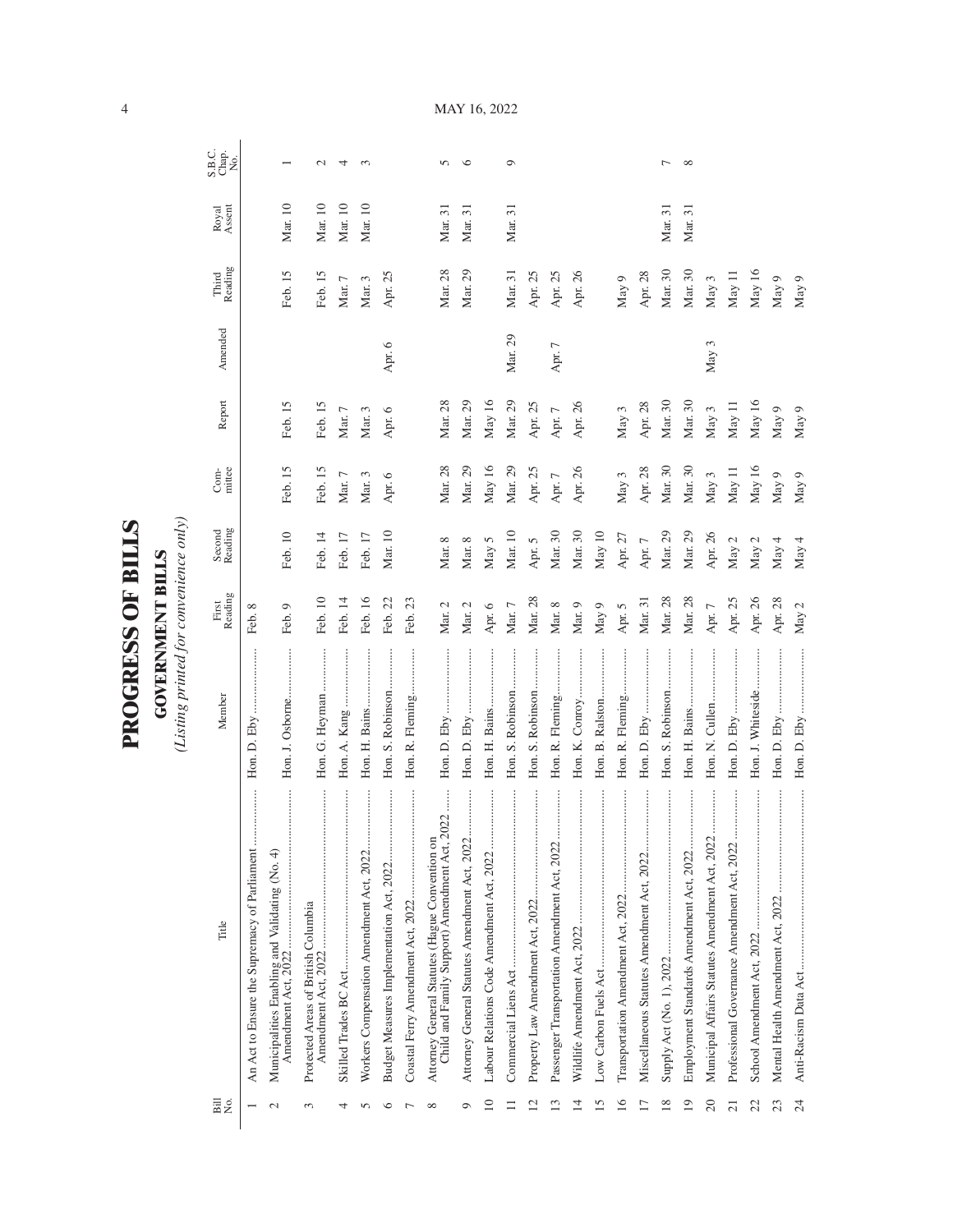**PROGRESS OF BILLS - Continued PROGRESS OF BILLS** *— Continued*

**MEMBERS' BILLS**<br>(Listing printed for convenience only) *(Listing printed for convenience only)* **MEMBERS' BILLS**

| $\overline{B}$<br>Σó | Title                                                                                             | Member                                 | Reading<br>First     | Second<br>Reading | mittee<br>Com- | Report | Amended | Reading<br>Third | Royal<br>Assent | C.<br>S.B.e.<br>S.B.e.           |
|----------------------|---------------------------------------------------------------------------------------------------|----------------------------------------|----------------------|-------------------|----------------|--------|---------|------------------|-----------------|----------------------------------|
|                      | M 201 British Columbia Transit Amendment Act, 2022                                                |                                        | Mar. 3               |                   |                |        |         |                  |                 |                                  |
|                      |                                                                                                   | Ms. Cadieux                            | Mar. 8               |                   |                |        |         |                  |                 |                                  |
|                      | M 203 Assessment (Split Assessment Classification)                                                |                                        | Mar. 9               |                   |                |        |         |                  |                 |                                  |
|                      |                                                                                                   |                                        | Mar. 10              |                   |                |        |         |                  |                 |                                  |
|                      |                                                                                                   |                                        | Apr. 5               |                   |                |        |         |                  |                 |                                  |
|                      | <br>M 206 Preserving Brunswick Point for Agriculture and<br>Migrating Waterfowl Habitat Act, 2022 |                                        | Apr. 6               |                   |                |        |         |                  |                 |                                  |
|                      |                                                                                                   |                                        | Apr. 25              |                   |                |        |         |                  |                 |                                  |
|                      |                                                                                                   |                                        | May 2                |                   |                |        |         |                  |                 |                                  |
| * Title changed.     |                                                                                                   |                                        |                      |                   |                |        |         |                  |                 |                                  |
|                      |                                                                                                   | (Listing printed for convenience only) | <b>PRIVATE BILLS</b> |                   |                |        |         |                  |                 |                                  |
| Bill<br>Σó,          | Title                                                                                             | Member                                 | Reading<br>First     | Second<br>Reading | mittee<br>Com- | Report | Amended | Third<br>Reading | Royal<br>Assent | C<br>SB <sub>Q</sub><br>SBQ<br>Z |

Pr 401 Sea to Sky University Amendment Act, 2022 ..................... Mr. Sturdy ........................ Apr. 5

Apr. 5

MAY 16, 2022